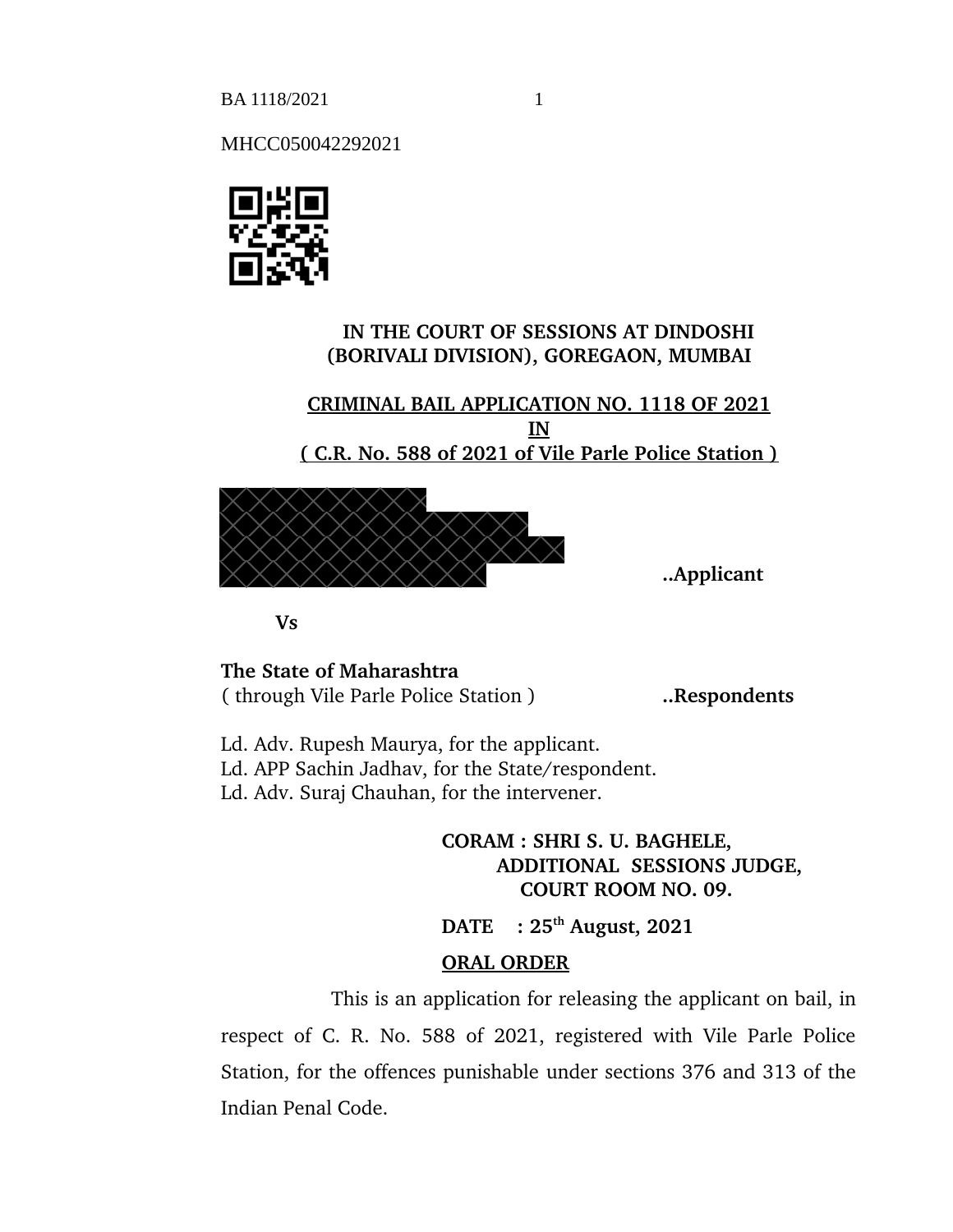2 Perused the application, the say filed thereon and the documents relied upon in support thereof.

3 Heard the learned counsel for the applicant, the intervener and the learned APP for the State.

4 It is submitted by the learned counsel for the applicant that the informant gave no objection for bail, by filing an affidavit. She refused her medical examination, also. The applicant as well as the informant were married persons, prior to their sexual relationship. Per contra, it is submitted by the learned APP that the applicant and the informant resided together, after the promise of marriage. Abortion was also done. The informant is being pressurized. Investigation is in progress and the statement of the informant under section 164 of the Code of Criminal Procedure is yet to be recorded. The Investigating Officer further added that the release of the applicant on bail before the completion of investigation is likely to affect the case.

5 As per the FIR, the applicant promised to marry the informant. Thereafter, they started residing together in a rented room from November, 2018 to May, 2020 and had sexual relationship. The informant was required to get her foetus aborted twice. The applicant is said to have ended the relationship and disclosed that he got married to some other girl.

6 Irrespective of the " no objection " given by the informant in her own affidavit, the factual matrix unveiled in the FIR ipso-facto reveals that the relationship was consensual, for the simple reason that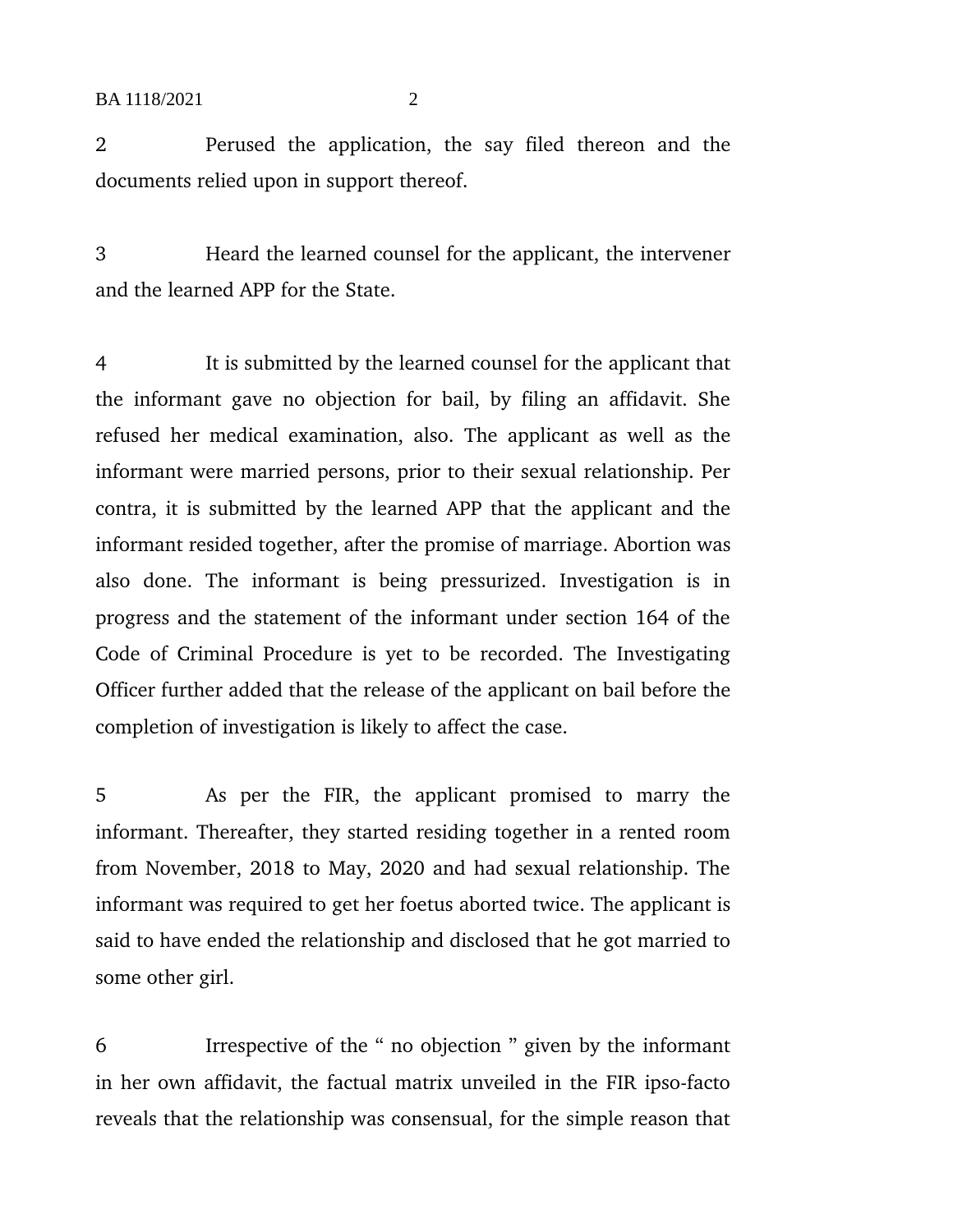the informant started residing with the applicant continuously, even without getting married to him. The said live-in-relationship, by itself is sufficient to show that the sexual relationship was consensual, due to which, the applicant is entitled to be enlarged on bail, de hors the " no objection " given by the informant, notwithstanding whether it is voluntarily or otherwise. Thus, I proceed to pass the following order :

## **ORDER**

1) The application for releasing the applicant on bail is hereby allowed, and it is hereby directed that the applicant **Sachin Suresh Bidlan,** be released on bail, in connection with C. R. No. 588 of 2021, registered with Vile Parle Police Station, for the offences punishable under sections 376 and 313 of the Indian Penal Code, on his executing PR bond of Rs. 15,000/- (Rupees Fifteen Thousand Only), with one or more surety/sureties in the like amount, on the conditions that the applicant shall not tamper with the prosecution witnesses in any manner.

2) The bail before the learned Judicial Magistrate.

3) It is hereby directed that the applicant be enlarged on cash bail to the tune of the amount of surety for a period of two months.

4) Criminal Bail Application No. 1118 of 2021 is hereby disposed of accordingly.

| (S. U. BAGHELE)                 |
|---------------------------------|
| Additional Sessions Judge,      |
| Borivali Div., Dindoshi, Mumbai |
|                                 |
|                                 |
|                                 |
|                                 |